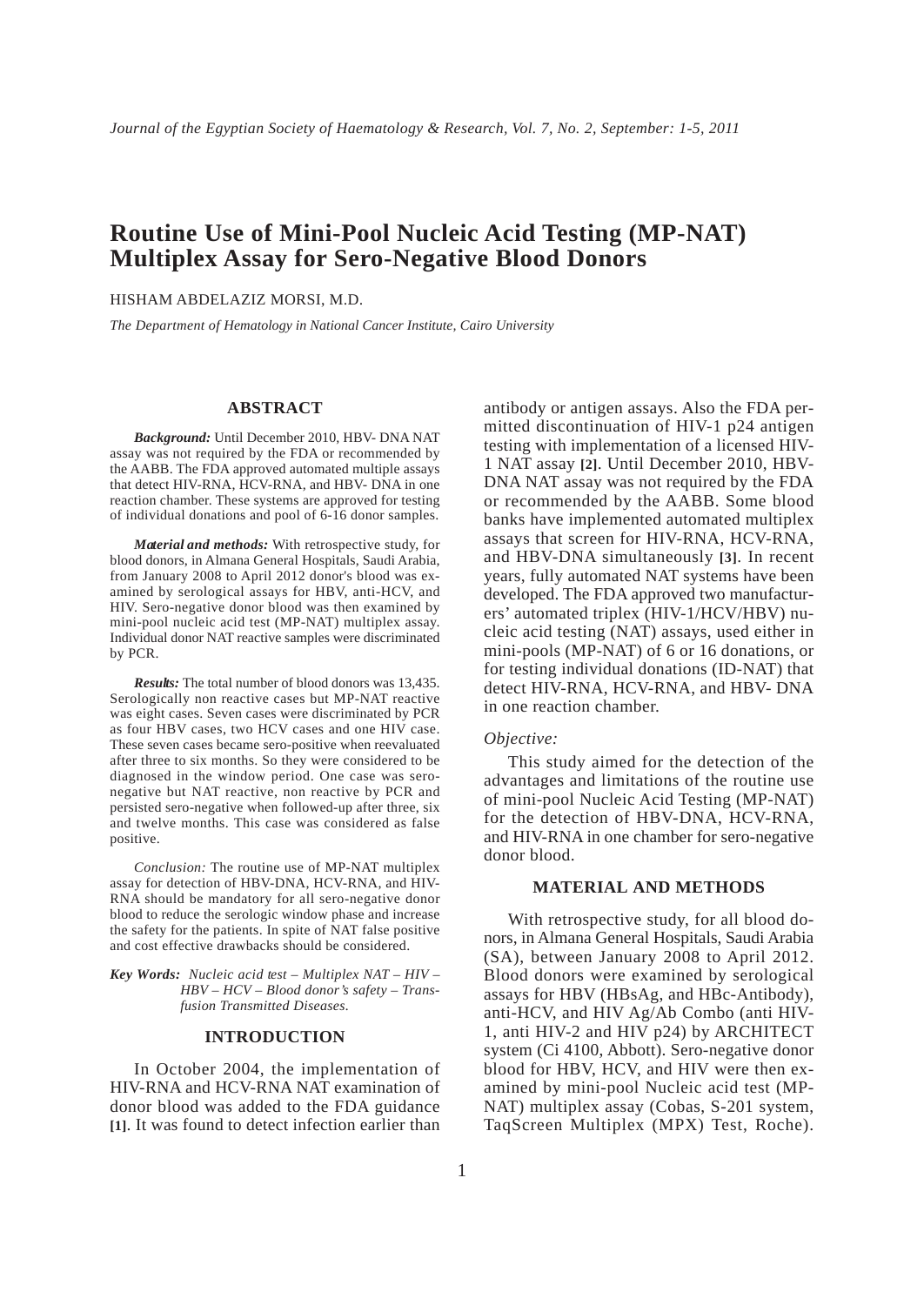TaqScreen Test is a qualitative multiplex test that enables the screening and simultaneous detection of HIV-1 Groups M and O RNA, HCV RNA and HBV DNA in infected pooled and individual plasma specimen donations. The Cobas TaqScreen MPX Test uses a generic nucleic acid pre paration technique on the Cobas AmpliPrep Instrument. HIV-1 Groups M and O RNA, HCV RNA and HBV DNA are amplified and detected using automated, real time PCR on the Cobas Taqman Analyser. The test incorporates an Internal Control for monitoring test performance in each individual test as well as the AmpErase (Uracil-N-glycosyl) enzyme to reduce potential contamination by previously amplified material (amplicon). The Cobas TaqScreen Test does not discriminate which virus is detected in a specimen. COBAS Ampliscreen HIV Test v1.5, COBAS Ampliscreen HCV Test v 2.0 and Cobas AmpliScreen HBV Test were used for discrimination of HIV, HCV and HBV respectively. Minipool of 5 samples were prepared and examined for HBV-DNA, HCV-RNA, and HIV-RNA in one chamber according to the manufacture instructions. NAT reactive pools were then resolved to the single donation. Individual donor NAT reactive samples were discriminated by PCR- based diagnostic assay (COBAS Ampliscreen, Roch). Also the NAT reactive donors were followed-up after 3-6 months by serological testing for HBV, HCV and HIV.

### **RESULTS**

From January 2008 to April 2012, blood donors were 13,435. Their age range was between 20 to 59 years old with median age of 35 years. Male: Female ratio was 10:1. Serological assays revealed reactive cases of HBV in 71 (0.53%), HCV in 112 (0.83%), and HIV in 39 (0.29%) donors. Serologically non reactive cases (for HBV, HCV and HIV) but MP-NAT reactive were 8 cases. Seven cases were discriminated by PCR as four HBV cases, two HCV cases and one HIV case. These 7 cases became seropositive when re-evaluated after 3 to 6 months. So these 7 cases were considered to be diagnosed in the window period. One case was sero-negative (for HBV, HCV, and HIV) but NAT reactive and non reactive by PCR for HBV, HCV or HIV and persisted sero-negative when followed-up after 3,6 and 12 months. This case was considered as false positive.

## **DISCUSSION**

Since 1990, the national strategy to eliminate hepatitis B virus (HBV) infection in Saudi Arabia has included obligatory administration of HBV vaccine to all infants. The prevalence of hepatitis B surface antigen (HBsAg) among children before this program was reported to be 6.7% **[4]**. Nowadays, the prevalence of HBV is 0.22%. The prevalence varied by region, ranging from 0.03% to 0.72% with a mean prevalence of 0.15% **[5]**. In a recent study, in the Eastern Province-Saudi Arabia (SA), the incidence of HBV infection was found to be 0.5%. Similarly, HCV prevalence in Saudi Arabia varies in different provinces being highest in the Western and Southern provinces **[7]**. It was reported to be 0.6% in Eastern Province **[6]**. In this current study the prevalence of HCV infection was 0.83%. The latest statistics of the Ministry of Health (MOH) on the numbers of AIDS patients in Saudi Arabia revealed cumulative number of all AIDS cases detected since 1984 and until the end of 2009,15,213 cases including 4,019 Saudis, and 11,194 non-Saudi (i.e. The proportion of non-Saudis represent almost three times the Saudis). A woman to men ratio is 1:4 **[7]**. Human immunodeficiency virus infection prevalence in Saudi Arabia was shown to be 0.02% in a previous study **[8]**. In a current study it showed to be 0.29% which is much higher than general Saudi population study. This may be attributed to regional variation or due to that Eastern Province being too close to Bahrain which is a free country.

On October 2004, the implementation of HIV-RNA and HCV-RNA NAT examination of donor blood was added to the FDA guidance **[1]**. These were found to detect infection earlier than antibody or antigen assays. Also the FDA permitted discontinuation of HIV-1 p24 antigen testing with implementation of a licensed HIV-1 NAT assay **[2]**. Until December 2010, HBV-DNA NAT assay was not required by the FDA or recommended by the AABB. Some blood banks have implemented automated multiplex assays that screen for HIV-RNA, HCV-RNA, and HBV-DNA simultaneously **[3]**. In recent years, fully automated NAT systems have been developed. The FDA approved two manufacturers' automated triplex (HIV-1/HCV/HBV) nucleic acid testing (NAT) assays, used either in mini-pools (MP-NAT) of 6 or 16 donations, or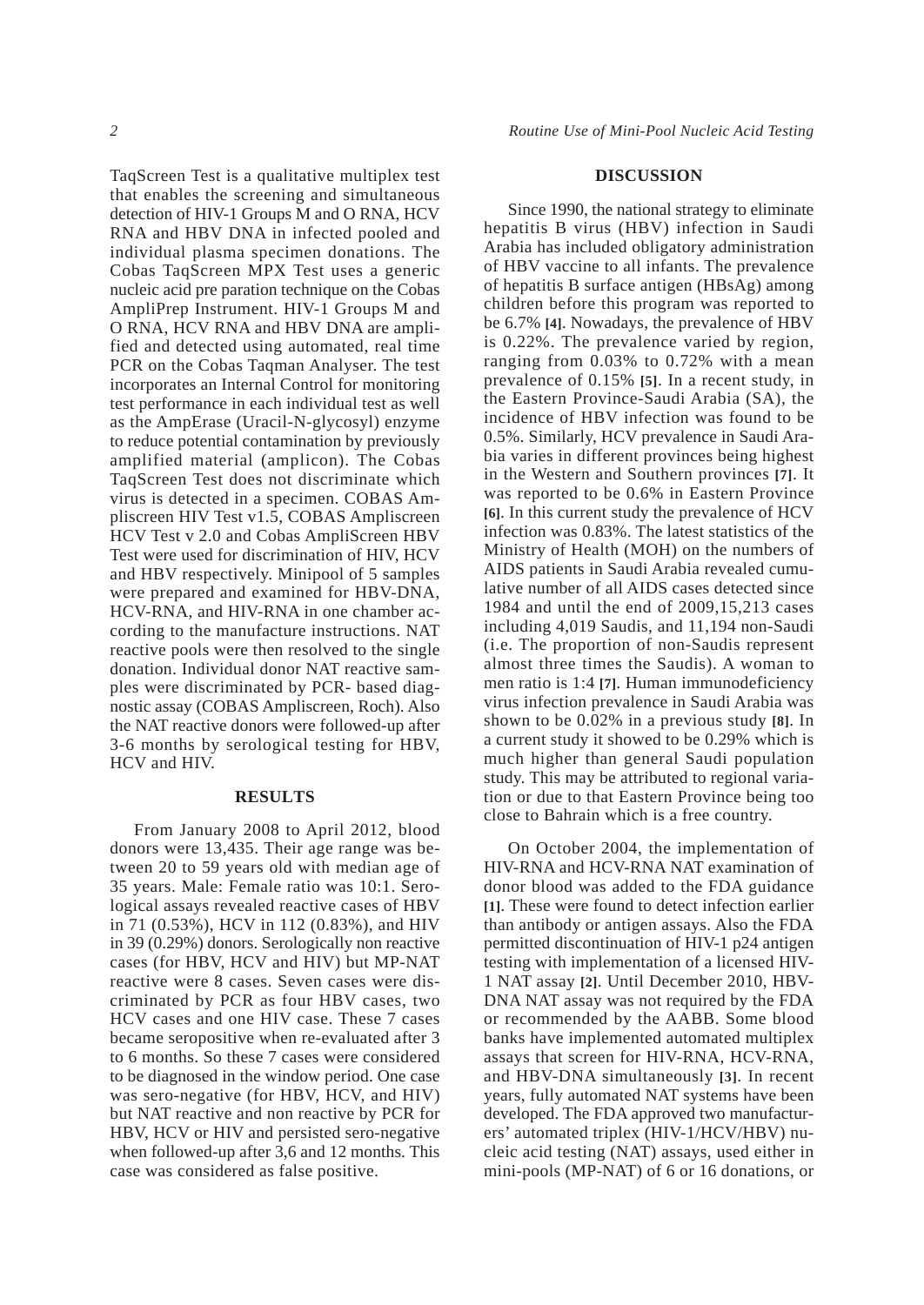for testing individual donations (ID-NAT) that detect HIV-RNA, HCV-RNA, and HBV- DNA in one reaction chamber. These recent FDA licensures may offer an opportunity to further reduce the risk of transfusion-transmitted infection. Furthermore, it has been estimated that ID-NAT screening would minimally increase detection of infected donors, whereas the associated testing cost would be significantly increased **[9]**. An additional important concern is that donors would be deferred for false-positive results much more frequently with ID-NAT screening than MP-NAT screening **[2]**. Both licensed assay systems appeared to perform adequately in terms of analytical sensitivity and specificity, and when applied to contemporary US donors they generate incremental yields of 1:300,000 to 1:600,000 HBV DNA-positive donations not detected by current serological tests (HBsAg and anti-HBc). This rate is similar to the yield rate of HCV MP-NAT, and substantially higher than that for HIV MP-NAT. The HBV yield donations tend to contain low copy numbers of HBV genome that are not detected by currently available ultrasensitive HBsAg assays **[10]**.

Transfusion- transmission of HIV, HCV, and HBV is now so rare that the rate of transmission cannot be measured by prospective clinical studies. The risk can only be estimated by theoretical modeling. The primary cause of residual transmissions however is thought to be related to donations made by individuals in the window period of early infection, before serological test results are positive **[2]**.

The FDA requires donor screening for HBsAg and for anti-HBC (IgM and IgG antibody). It is difficult to estimate the HBV residual risk of transmission from donor because neither the window period duration nor the incidence for donor HBV infection is precisely known. The duration of the infectious window period before HBsAg has recently been estimated at 30 to 38 days. A recent publication estimated US HBV transfusion-transmission risk to be between 1/280.000 **[11,12]** and 1/357.000 **[13]** units. Also current donor screening for HIV includes serologic testing for antibodies to HIV-1 and HIV-2 (both IgG and IgM) and NAT testing for HIV-RNA. This gives risk of HIV transmission of 1 of 1.5 million for a unit of blood obtained from general donor population, but the risk is too

much higher in high risk donor (1 of 4100) which could be missed by current screening methods despite the short window period due to inclusion of donors with high risk of acquiring HIV **[14,15]**. Current FDA donor screening for HCV includes NAT testing for HCV RNA and serologic testing for antibodies to HCV. The average window period between exposure and detection of infection by MP-NAT is estimated to be 7.4 days **[9]**. The serologic test detects only IgG antibody, a relatively late marker of infection, and therefore they may be a significant lag (1.5 to 2 months) between detection of RNA and detection of antibody **[16]**. The current estimated US risk of HCV transmission by transfusion after application of NAT testing is extremely low approximately 1 in 1.1 million. Accordingly, questioning of donors for risk to minimize window-period donations continue to be critical for preserving blood safety **[2]**. In this study the residual risk for HBV, HCV, and HIV transfusion-transmission was 1: 3359, 1: 6718, and 1: 13435 respectively. This risk looks to be higher may due to low number of study or due to the low donor education, and knowledge about deferral criteria of donation or inclusion of some high risk donors.

Overtime, the window periods have been shortened by implantation of donor screening tests that detect earlier infection. However, because there are no tests that will give a positive result instantly after an individual acquires an infection, the window period remains. With mini-pool NAT (MP-NAT), the average duration of the window period for HIV and HCV infections is estimated to be 9.4 and 7.4 days, respectively **[9]**. The window period for HBV is longer. The use of NAT assay allows the differentiation between new infections and established infections and it has been found that new HIV and HCV infections are two to four folds more common among first-time donors compared to repeat donors **[13,14,17]**. Current study showed 7 cases of 13,435 blood donor diagnosed during the window period (negative serological tests with positive NAT assay). Discrimination of these 7 cases showed HBV, HCV, and HIV infected donor in 4,2,1 cases respectively. Those 7 cases became sero-positive when followedup after 3 to 6 months so this confirms their diagnosis early after few days of exposure to infection and during the window phase.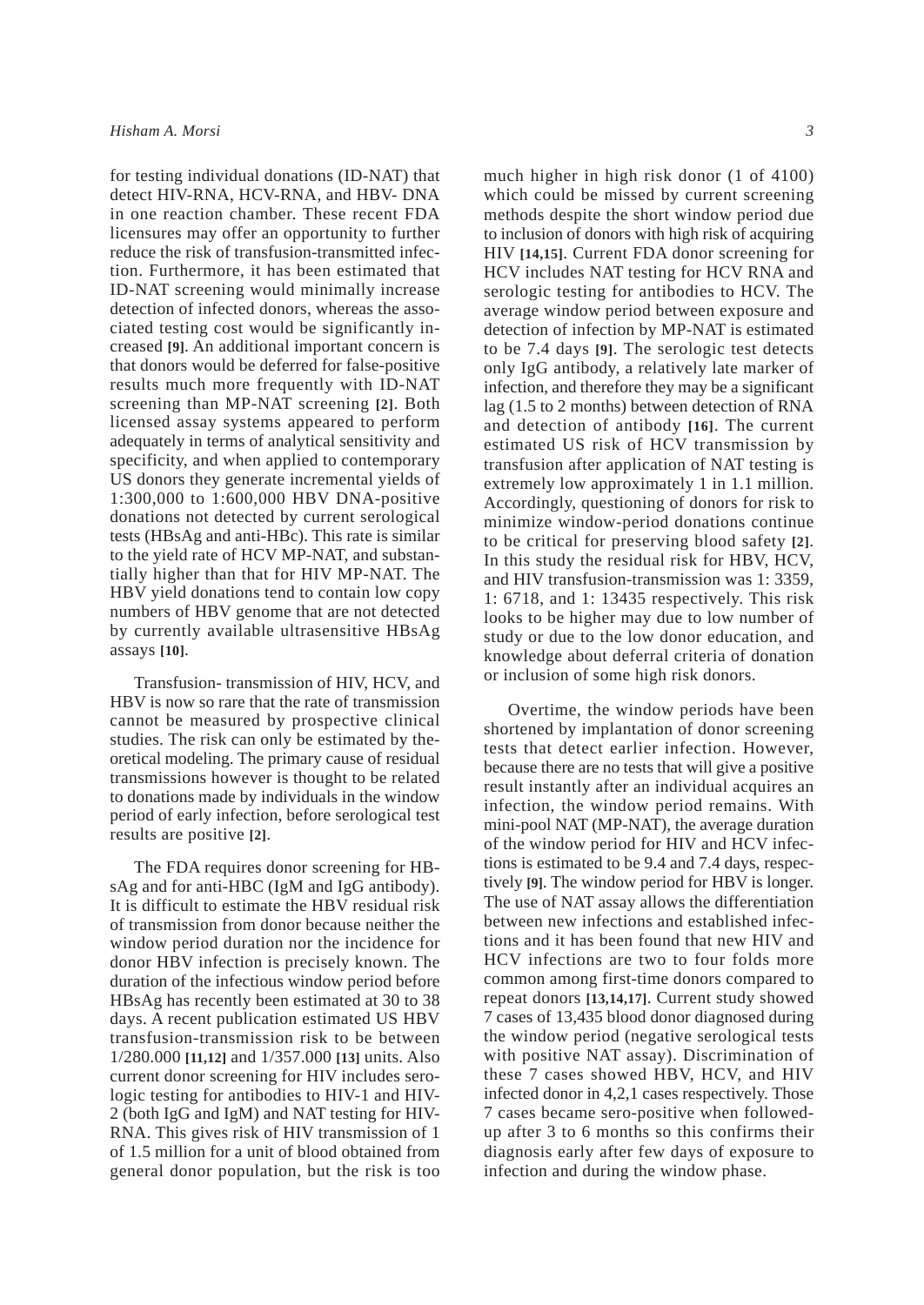Blood donations collected at the National Blood Center, the Thai Red Cross Society, Bangkok, in 2007 were tested by nucleic acid amplification technology (NAT) using the Chiron TIGRIS/Procleix Ultrio test and the Roche cobas s 201/cobas TaqScreen multiplex (MPX) test. The sensitivity, specificity, and robustness were determined by testing 486,676 seronegative blood donations. Samples from each day of collection were divided into two sets; the odd-numbered samples were tested individually on the TIGRIS and the even-numbered samples were tested in pools of 6 on the cobas s 201. The status of reactive samples was confirmed by duplicate testing of samples from the plasma bag to calculate the test specificity. Reactive samples were tested on the alternate system and followed-up. The analytical sensitivity of both systems met the 95% limits of detection claimed by the respective package inserts. No cross contamination was seen with either system. Test specificity was 99.93 and 99.90% for the Procleix Ultrio and cobas TaqScreen tests, respectively. The NAT yield rates for human immunodeficiency virus Type 1 (HIV-1), hepatitis C virus (HCV), and hepatitis B virus (HBV) were 1:97,000, 1:490,000, and 1:2800, respectively. Several occult HBV donors, the majority of whom were detected by both tests, were also identified. The HIV-1 and HCV window cases were detected with both tests. The performances of the systems and tests indicated that both were acceptable for routine NAT by the National Blood Center, the Thai Red Cross Society. However, the Procleix Ultrio test appeared to be less sensitive than the cobas TaqScreen test for HBV **[18]**.

In a pilot study in Taiwan among 10.727 sero-negative donations, 12 HBV NAT yield cases (0.11%) and one HCV NAT yield case (0.01%) were detected. Follow-up results for 1 to 8 months showed that the HCV yield case was a window case and all HBV NAT yield cases were occult carriers. The use of NAT detected occult HBV and reduced HCV window period. The yield rate, especially occult HBV, was 10 to 100 fold higher than that in developed, HBV non-endemic countries. Therefore, NAT implementation for routine donor screening in a more cost-effective manner and would contribute to safer blood transfusion in Taiwan **[19]**. A one year pilot study conducted by the University of North Carolina in collaboration with the North Carolina Department of Health and Human Services (NC Study) showed that testing HIV serologically negative individuals using NAT can help in the early identification of primary HIV infection. The NC Study performed NAT in pools of 90 samples on more than 100,000 HIV serologically negative samples tested by the state, with a positivity rate of approximately one in 5,000 screened samples **[9]**. South African Blood service screening 732,250 donations by Individual donor-NAT (ID-NAT) showed 16 HIV, 20HBV, and one HCV window phase donations **[20]**.

One other case was sero-negative for HBV, HCV and HIV but showed MP-NAT reactive. This case was non reactive for HBV, HCV or HIV infection when tested by the discrimination PCR-based assay and also when followed-up after 3,6,12 months where no sero-conversion happened. This case was considered as false positive result which is the main drawback of the use of NAT assay. In a retrospective survey done in China, NAT was used to analyze 28800 HBsAg-negative samples by ELISA from blood donors in Dongguan city from August, 2006 to August, 2007 with Roche Cobas AmpliScreen systems; and follow-up research including NAT for HBV-DNA, ELISA for HBsAg and multiple factors analysis for HBV infection was carried out on HBV NAT screening-positive crowd. Ten positive pooling were screened from 28800 samples; after further detection, 2 of these positive pooling were HBV-DNA negative and 8 HBV-DNA positive samples were found. They concluded that NAT is more sensitive than ELISA in screening HBV, but the probability of being false positive of NAT cannot be ignored at the same time. On the other hand, only screening HBsAg for HBV is a relative limitation in high infection region of China **[21]**.

Steven Kleinman **[10]** states that it is reasonable for FDA licensed blood establishments to implement HBV MP NAT on a voluntary basis until the FDA mandates such testing. This mandate should be consistent with FDA-approved labeling of the two manufacturers' tests that allows NAT in MPs of up to 6 or 16 donations. There is no benefit to smaller MP sizes from either modeling studies or clinical trials. We recognized the potential benefit of MP NAT for HBV, and therefore believe that this test should be adopted. As a final comment, the absence of